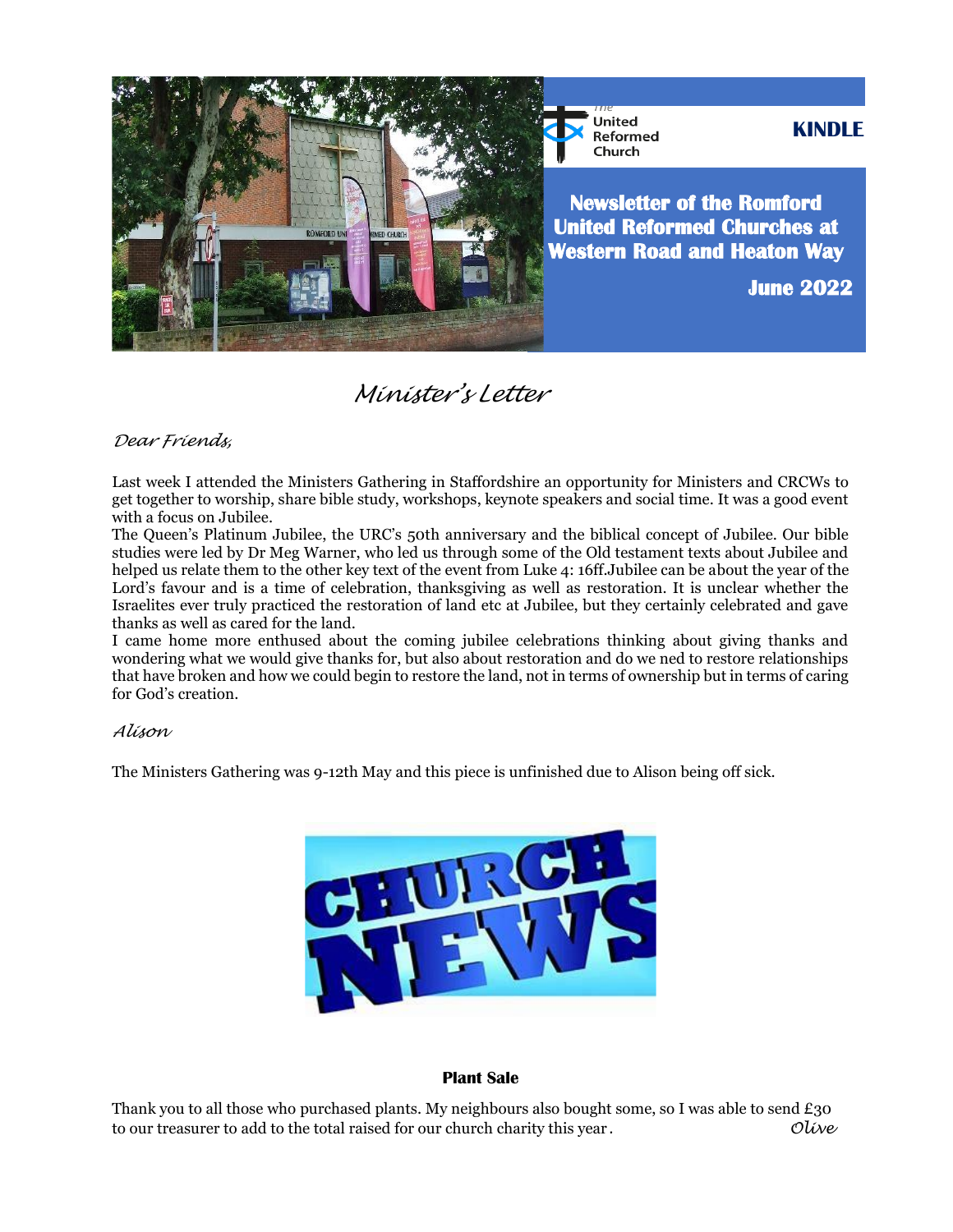# Bake for Dementia Events 2022

We would like to thank everyone in their continued support for families living and coping with Alzheimer's and Dementia.

So far, we have raised the amount of £370.00 for the charity.

Never could we imagine that both days (U.R.C Western Road & Kall Kwik Chiswick) would be a great success. We are very proud that our cakes went down a treat with you all. A special thank you to my friend, Ravinder for baking three Victoria sandwich cakes. It was her way of remembering Mum and their shared joy of baking.

We especially also remember Ann's beloved husband. Ceri and Kevin's father and Cary's and Andrew's granddad Glyn having recently passed away after suffering with Alzheimer's.

We do not know what the future holds for us all. So, it' nice that we are here for each other, supporting and caring. Even if it is just phone call, it will mean a lot to someone.

With God's Blessing Helen and Andrew xx





## **Quiz 2022**

There was a successful quiz held at the church on 21<sup>st</sup> May and the Editor understands that it raised a good sum for our Church charity for 2022, St. Francis Hospice, but the Editor has not been given any details



## **Why do Brides Wear White?**

Attending a wedding for the first time, a little girl whispered to her mother, "Why is the bride dressed in white?"

The mother replied, 'Because white is the colour of happiness, and today is the happiest day of her life.' The child thought about this for a moment then said, "So why is the groom wearing black?

## **Adam & Eve**

After having children, Adam and Eve started getting a lot of questions from their kids about why they no longer lived in Eden. Adam has a simple answer for this: "Your mother ate us out of house and home."



**Bake off - The Alzheimers** Society- Andrew & Helen Andrew & myself are raising awareness for

£370

370



raised of £100 ta<br>by 9 supporters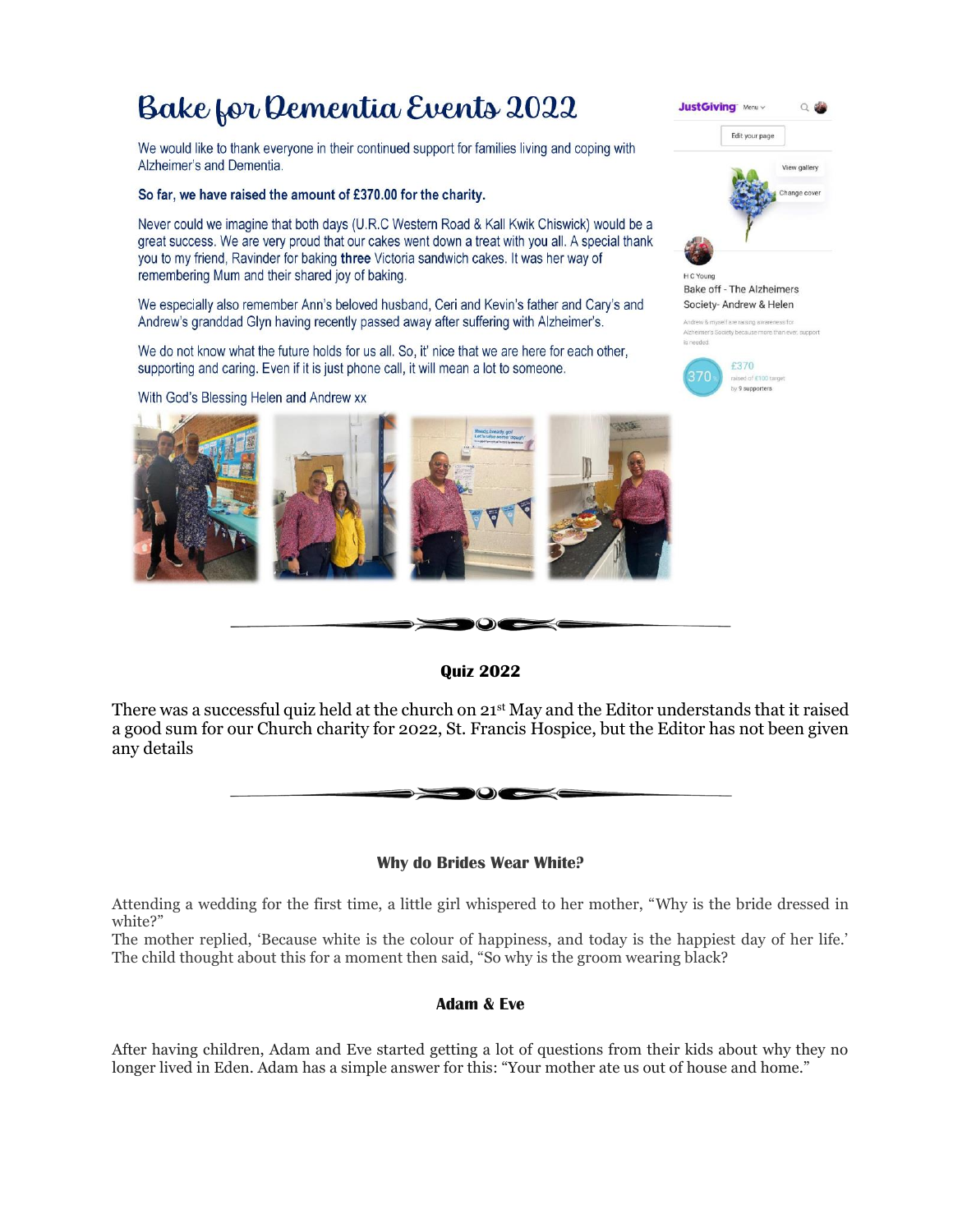

#### **Reminder**

The talented international singer, comedian and raconteur, Jonathan Veira, will be performing at the United Reformed Church in Western Road, Romford on Friday 3rd June 2022 at 7.30pm.

The concert is now just one weeks away. We do still have some tickets available so if you, or anyone you know, would be interested in seeing this wonderful show then please make contact with us soon so that we can reserve a ticket for you. All profits from this concert are in aid of our 2022 charity: St Francis Hospice.

If you have any questions about this, please do not hesitate to contact us on:

glynis-concert.tickets@hotmail.com

or ask Glynis as soon as possible,

ınday



**United Reformed Church** 58-60 Western Road, Romford, Essex RM1 3LP Friday 3rd June 2022, 7:30pm Tickets available from: glynis-concert.tickets@hotmail.com Please be aware that there is no on-site parking. Spaces are<br>available in the multi-storey car park, opposite the Church.

*Pentecost Sunday 5th June*

 $\odot$ c

*On Pentecost Worship 5th June we are offering a number of crafts and activities followed by a picnic party. There will also be Birthday Cake. So, stay after church, bring your picnic, do some crafts eat birthday cake and have fun. A signup sheet is in Church, so sign up soon.,*sheet will be in church on

**NELMES PLATINUM JUBILEE CELEBRATION**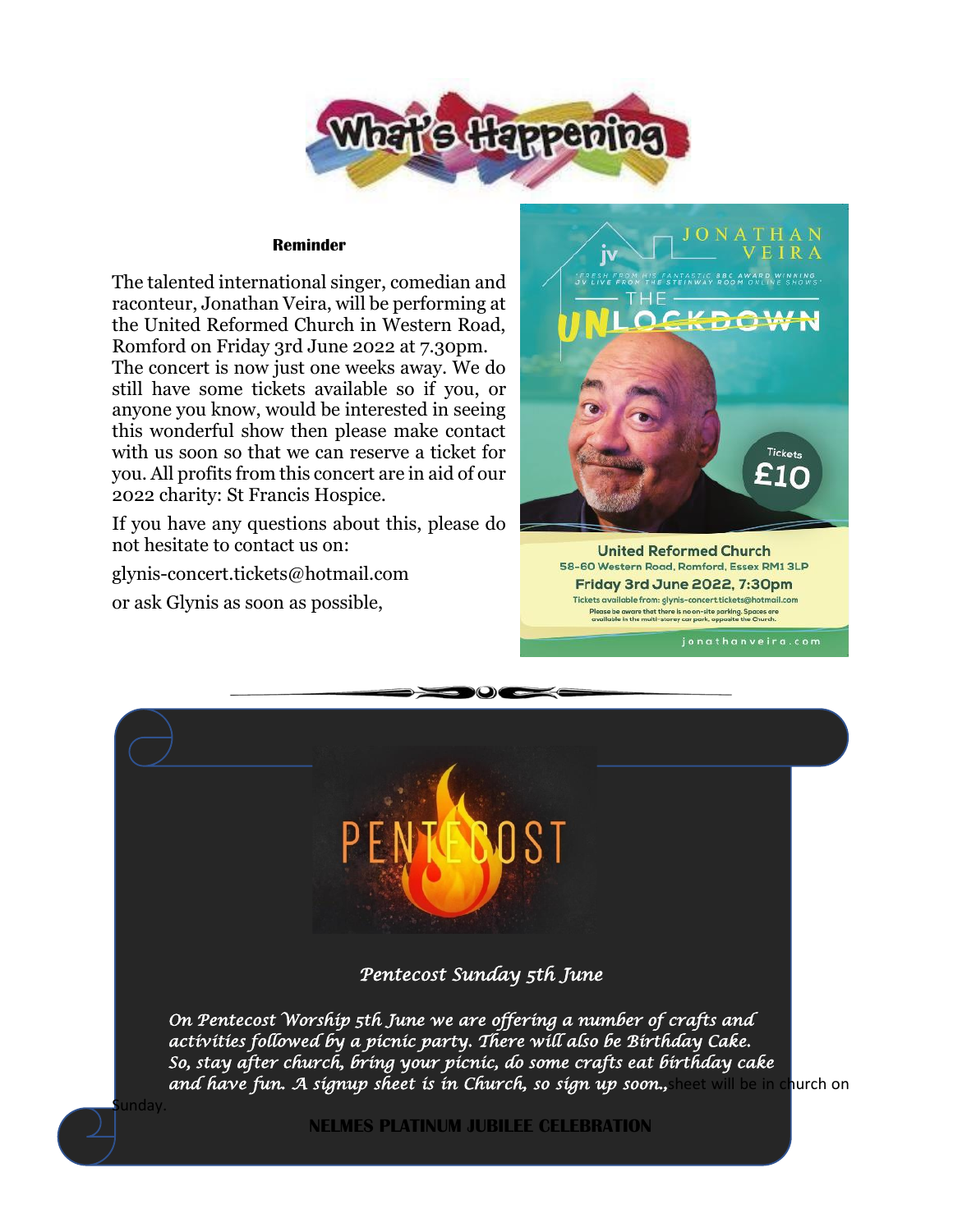## **NELMES PLATINUM JUBILEE CELEBRATION**

## **Saturday 11th June 2pm.**

## **Cost£5**

Enjoy an afternoon of entertainment, singing and a delicious cream tea.

The Afternoon will begin with a presentation of '' The Queens Story'' in words and music followed by The Song Birds choir singing a concert version of Oklahoma. You will be served a traditional cream tea after which you will be able to participate by joining in with the singing of some familiar popular songs.



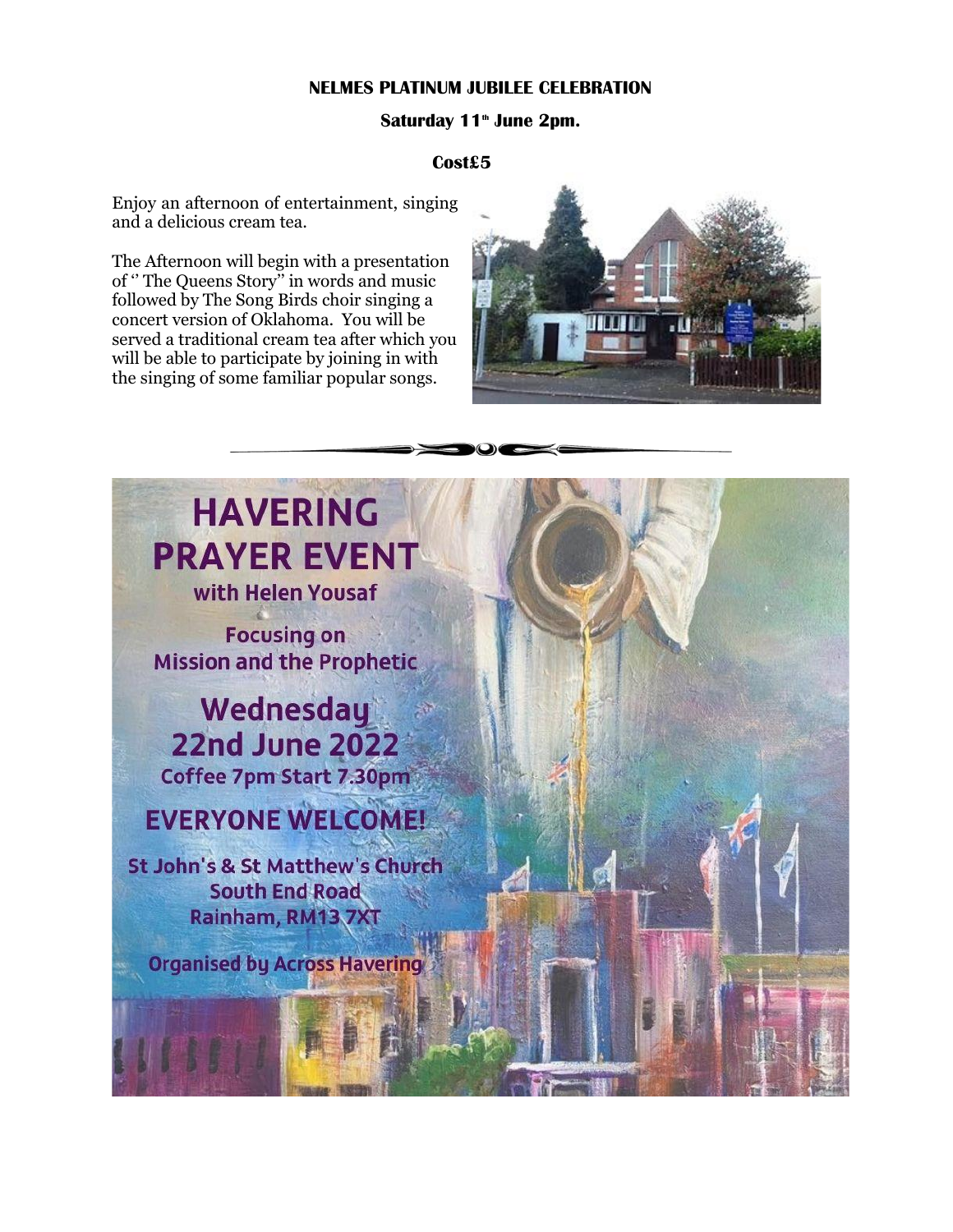

## **Safeguarding a reminder**

A reminder to all users of the church premises that you must not enter a room or space that is already being used by other users especially where children are present without the permission of the leader of that group. This applies whether the children are Rainbows, Brownies, Boys' Brigade, playgroup, Mother and Toddler or any dancing or drama group. If you are involved with an outside letting you must not, under any circumstances, allow any member of your group to enter into any such room. All the leaders of uniformed organisations. Playgroup or Mother and Toddlers have been DBS checked, you and members of your group may not have been. We have a duty to keep all children safe while they are in our care or on our premises.

*The Safeguarding Team*



## **Rainham Hall**

Rainham Hall is now fully open again to the public. It does not feel like work it feels like going to see friends to catch-up and enjoy a cup of tea and welcoming visitors again.

If people are interested, I can make a group booking to come and look around Rainham Hall and garden for church friends. If anyone is interested to come to hall, I can make a group booking for some time in July - September if people are interested. We can discuss dates soon. To contact me with interest, feel free to email at andrew.donaldson8@btinternet.com or send me a message at 07952260721. Be great to see friends at Rainham Hall and myself and other great volunteers will happily show you around.

*Kind Regards Andrew'*



 $\rightarrow$   $\rightarrow$   $\rightarrow$   $\rightarrow$ 

## **Minister's Report**

2021 was another unusual year with the global pandemic affecting our lives and all our activities. We worshipped and met online for 5 months of the year because of lockdowns and concern for each other's safety. We reopened the building for worship at Pentecost and celebrated the church's birthday with joy at being able to meet together again. From then other activities gradually resumed. Thanks to all the "techie" people who enabled us to keep worshipping and in touch during the lockdowns.

At the end of 2020 Gill Shepherd stepped down as church Secretary after many years and her service was marked with great thanks shown in the gift of an almond tree. Pat Jones was elected as secretary and soon began to bring her own style and skill to the role. Unfortunately, ill health struck, and Pat has been prevented from doing all that she would want to do, but by phone she has been a great support and encourager.

Sadly, during the pandemic 4 members died, Beryl Sweet during the 1st lockdown, Joan Young, Roy Doust and Jacqueline Davis in 2021.They are all missed and their contributions to church life over the years was immense.

During the last year we launched the Vision project which is ongoing with lots of ideas and plans for our mission, worship, life together and service to the community. Your prayerful support is much needed and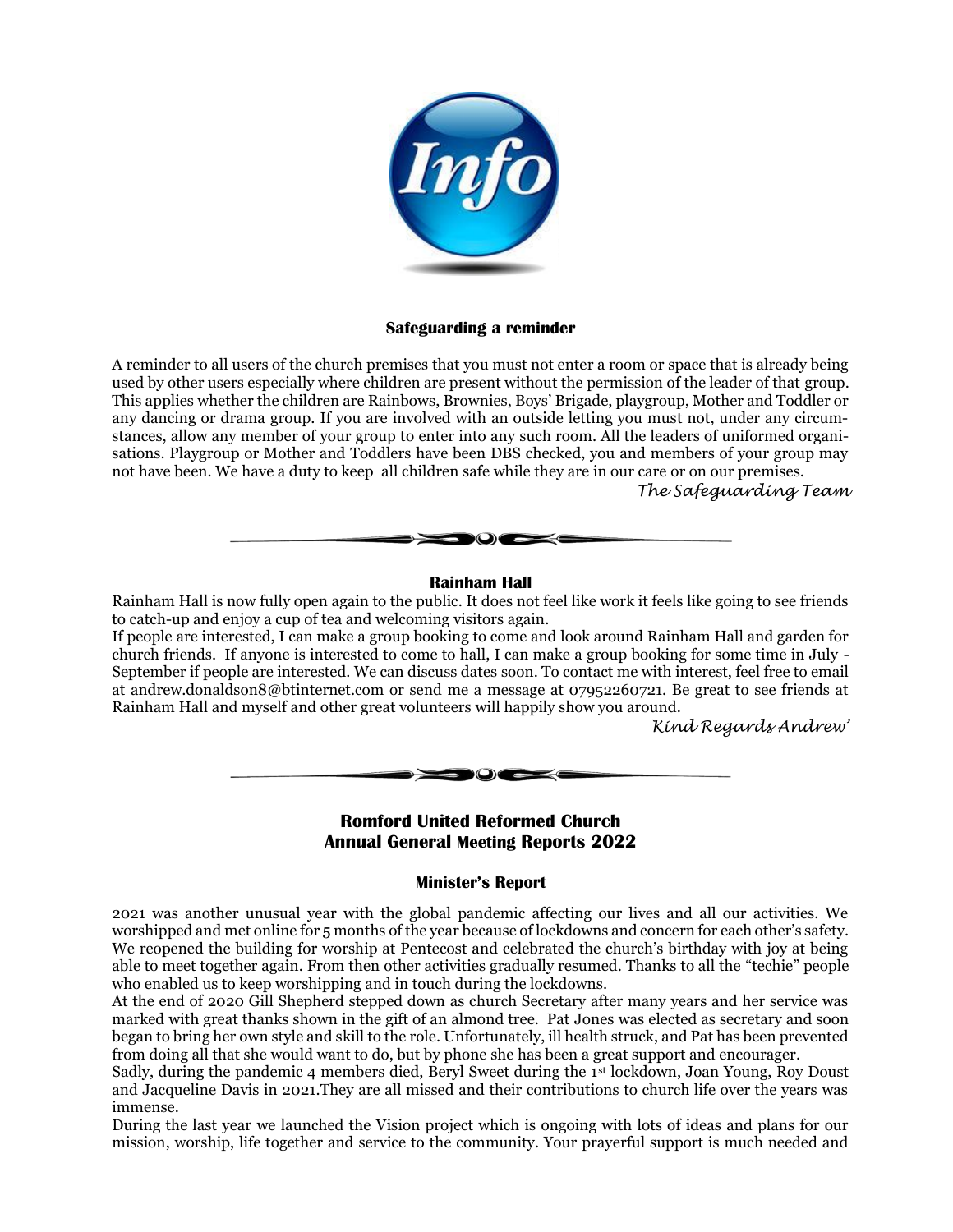greatly appreciated by the group. The plans include alterations to the building so the accessibility is improved.

The congregation is well served by both the trustees and the elders. We owe them all our thanks for the work and service they give ensuring that our premises are maintained and that our worship and witness continues. However as always there are folk whose work and service can go unnoticed until something goes wrong or doesn't run smoothly so thank you. Your prayers and support have been invaluable to me as I have settled in and got to know everyone.

I hope that 2022 and beyond will be an exciting time of growth and development.

*Alison*

## **Treasurer**

Last year, despite Covid restrictions which made it difficult to hold any social events to raise funds for our charity, we raised just over £3000 for the Refuge and also sent £300 to Christian Aid. This year we are looking to pay for some of the work that is planned to take place in the building. Thank you to everyone for the continued financial support of Romford URC throughout the last couple of years. Many of you have changed to giving your offertory by standing order which makes the counting on a Sunday much quicker! If anyone else wishes to do this, please ask either of us for the bank account details. Thank you too for those who are able to gift aid their giving, this raises several thousand pounds over the course of the year.

*Fiona and Jill*

## **Trustees**

As in 2020, the Trustees income suffered very badly from the effects of Covid. Rental income virtually disappeared

And dividends decreased. Hopefully, the situation is now improving and although we had to temporarily borrow £10,000 from the Church earlier on, in 2022, the position has now stabilised. The M & M remains very high at £50,000 p.a. although it will reduce in 2023 as the assessment is always in retrospect.

Apart from routine maintenance, little was done in the building, but discussions have been ongoing re major alterations to it. A new Lift has now been ordered in place of the old difficult Chairlift and the Hearing Loop will be upgraded or replaced, greatly benefitting those who are hard of hearing.

A new gardener has been appointed and this is working out very satisfactorily. 4 trees have been rooted out on left hand drive as the roots were threatening to undermine the foundations of the building next door, also the 2 very high ash trees opposite the main church entrance have been pruned.

We are all hoping for better and easier times, so the Trustees wish you all a Happy and above all Healthy 2022

*Dennis Riches (secretary)*

## **Badminton**

We are a small group of about 8-10 players & most importantly we all get on well & have a great laugh.

Not all of us take it too seriously, after all it is only a game!

We play every Tuesday at 7.30 for 2 hours when we have 4 or more who can make it. I think  $\sim$  1

Tuesday 8 played & then we had to set up a system as to who played with who next but fortunately or sadly that doesn't happen very often!

We have a WhatsApp group where on a Monday I ask all, 'who is up for playing tomorrow night'? That way it saves 2-3 people turning up only to find there's not enough to play.

We all bring our own water to drink between games & don't stop for tea & biscuits & chocolate like we used to over a chat. We just take 5 mins between games when we catch up with each other's news from the week. We are also playing by the new rules now, whereas we used to play by the old.

8 of us got together at Christmas for a meal at the Golden Lion & will do this year hopefully.

The facilities are great & we really appreciate having this venue to meet at.

*Hilly*

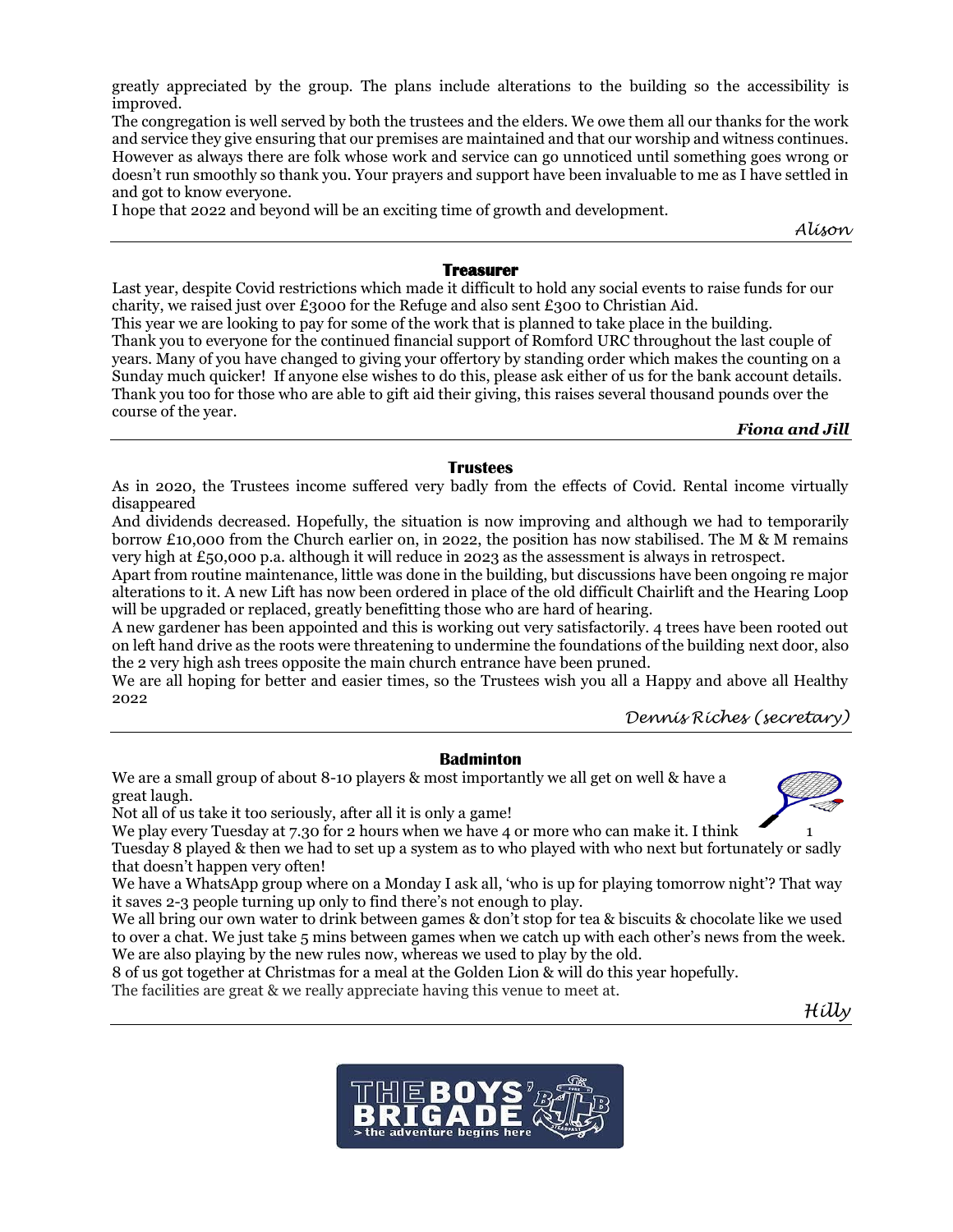I

#### Anchor Boys

At the moment, we have a group of five boys who attend regularly on a Friday evening  $-6.00 \text{ pm} - 7.30 \text{ pm}$ . We are also very lucky to have Richard Dennis helping on a Friday and making sure all the planning is prepped for the week and everything that is needed is taken to Anchor Boys, and Nathan Johnson, a Company section member who has been helping every week.

Some of the topics we have covered this year are:

Safari; Penguins; Dinosaurs; Diversity; Jonah; Daniel and the Lions' Den and Easter.

Each week, our evening consists of a mix of crafts, games, Bible stories, theme tie ins and prayers for a balanced programme. Even with five boys, it can get very loud and boisterous, so we have some high energy games mixed in with quieter parts of the evening plan. We have made all sorts of craft this year including Mother's Day gifts, safari hats, clay dinosaurs, mill bottle diversity elephants and Chocolate Easter nests. We are eagerly awaiting our next term and have lots planned to do with the boys.

*Debbie Dennis*



It has been a challenging two years since the first lockdown was pronounced. We followed the instructions from The Boy's Brigade Headquarters and the URC and met face-to-face whenever we could. We followed all health guidelines, cleaned all equipment, and wore face masks as appropriate, but the activities had to change to avoid close contact. Despite, or perhaps because of these changes. We lost a number of boys, and we currently have six boys on the register.

The evening programme always starts with an opening, usually with a spiritual message or something relevant to current events, followed by one or two "achievements" or activity based around the achievement scheme, followed by a game's session (which always goes down well) then drinks and a biscuit. The evening ends with a closing prayer.

*Jean & Robin*

#### **Company Section**

In September, we gained 5 boys from the Juniors along with another boy who has joined us from the company at Elm Park which has now sadly closed meaning we now have a section of 13 boys. We have lost several members following the lockdown, but we hope to do some recruiting in the coming months.

As we are now a smaller section, we no longer have set teams, but we do still do some form of challenge each week usually splitting the boys into two teams competing against each other. These challenges could be something physical or mental and it can be quite entertaining to see some of the competitiveness on show (this can be the staff as well as the boys)!!

September also saw the Brigade launch a new badge scheme for the Company Section so our new boys are working towards these badges whereas the boys who were already part of the section will continue to complete the old badge scheme. The new badge scheme does allow for greater flexibility and offers a great variety of activities.

Activities completed this year include circuit training, cooking, making catapults, the Olympic and Paralympic games and various quizzes. Our older boys have also started the Monopoly Challenge working out a route to visit all the spaces on the Monopoly board. We hope to complete this in the summer term.

Once the summer term is under way, we will dome some of our usual off-site activities including some games at Bedfords Park, an activity weekend at Thriftwood Campsite in Brentwood and our annual potted sports and barbecue.

## *Graham Cull*

## **Card Club**

Following our enforced closure during the Covid pandemic, the Card Club restarted in September last year. We are pleased to say that our numbers remain the same as before the closure and we have settled into our meetings on the first Saturday of the month from 2-5pm.

When we first started the Card Club in 2007 it began with us making cards and learning different techniques. However, over the years the Club has evolved into something more than that. Some of us do still make cards but there are others who knit, crochet, draw, paint and quite a few who do scrapbook. Maybe we should now call ourselves the Craft Club instead. Anyway, whatever our talents or craft of choice, it is a lovely opportunity to spend time catching up on news and to share ideas over a cup of tea and a piece of cake!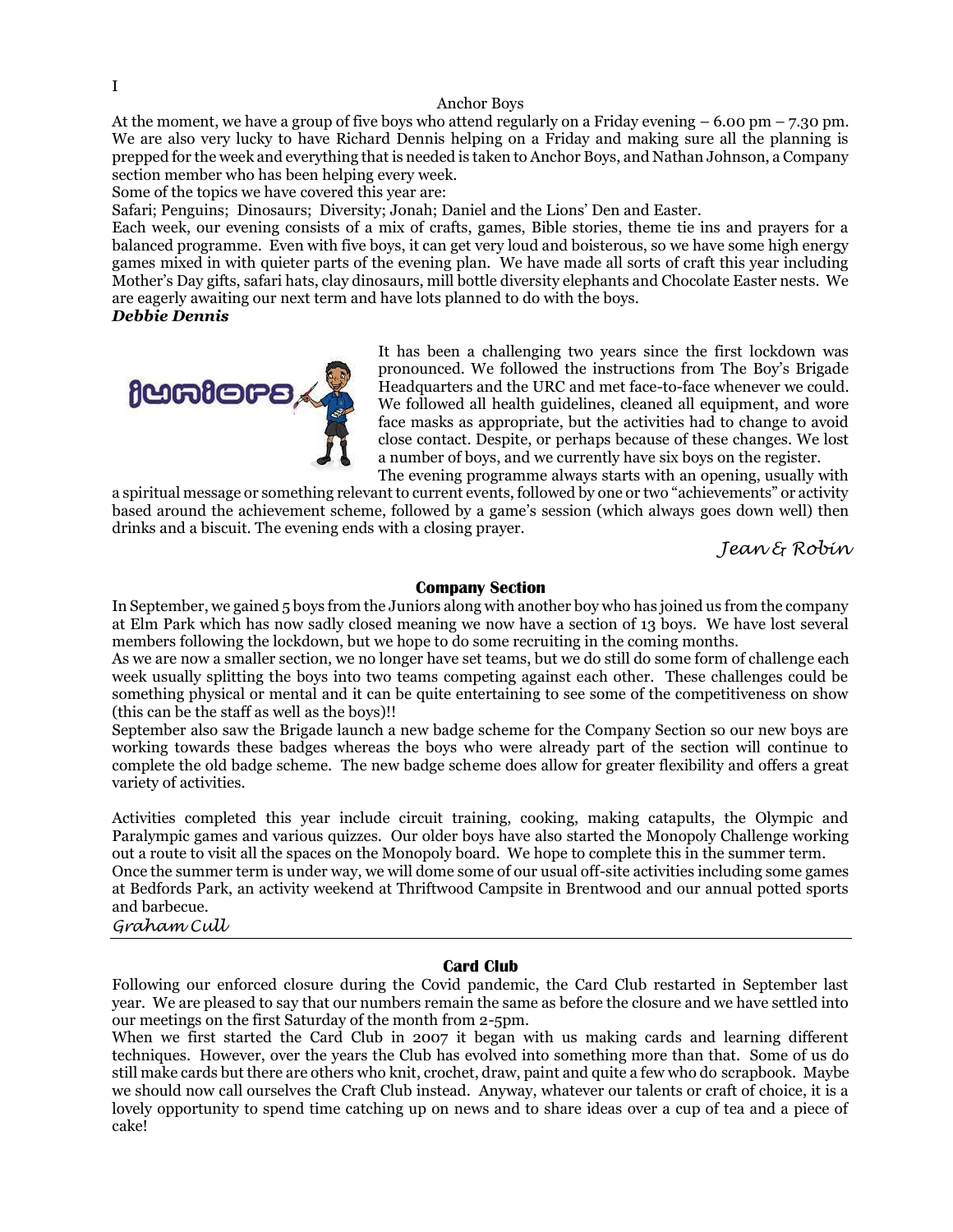Jill and Glynis make a lot of cards! They have jointly taken over from Jacqueline the sending of birthday cards to all church members at Western Road and Heaton Way; they supply a card stall at church events; and manage to keep the card stand in the Coffee Bar topped up with cards - with all donations going to the church charity. If there are any "special" cards that you would like, do please ask us and we will do our best to provide them for you.

We are currently missing one member of the group. We miss you Pat and wish you well and look forward to the day when you are able to come back to the Club.

*Glynis*

#### **Coffee Mornings**

On Tuesday and Friday morning coffee and tea is available for anyone to join in and enjoy a time to talk and get to know more people. This year is proving more difficult to recruit new customers. We have a faithful pair who still come even though their children are at school. It has become a place of support for them. We have changed the time to 11-12pm. Every time we say let's stop the Tuesday mornings, we have a better turnout! The number of people coming varies considerably



In some ways it is very useful as a link with the Line Dancers with whom we have a very good relationship. As always, the conversations are very valuable. Today we shared ideas about helping a couples concerns that their son was sharing about what would happen if his mum died. We were able to lend Mum a book about helping children understand about death. (The books are on the third shelf down in the bookcase in the Hymn book area).

We share in the hopes, joys and sorrows with many of our customers which is a significant part of the time spent.

*Annette and Jill*

#### **Colouring/Crafternoon Club**



This year has seen some changes to the format of this group, initially we were solely doing colouring, and this had been popular mainly with the ladies of church and beyond. When we reconvened we renamed ourselves the Crafternooners. The hope was that would widen the brief and context of those who came. After 6 months it has settled into 'Bring and do whatever craft you are doing at home', so individually we have those who share in doing Puzzles, the latest one

was quite difficult and took 4 weeks, we have painters, cross stitchers, knitters, crocheters, piano practice and of course some colouring in and more.

Conversations are many and varied but often are concerned with ways to help those who are struggling through their own or family health concerns. An important part of the group is to support and encourage the members. Tea and biscuits complete our activities. We are regularly 9-10 members; we would welcome more but is a healthy balance between church members and friends.

*Annette and Gill*

#### **House Group**

Up to a dozen of us meet most Monday evenings and we have a chat over a coffee or a tea, a time of worship, and then a discussion that is designed to help us on our faith journey. Over the last few months, we have looked at getting to know God personally and Ruth has been sharing some of her story with the group. We have learned some new songs, discussed different ways of worshipping in private and as a congregation. Looked at ways of just 'being' with God. Being quiet and listening for God's voice. Being honest and confessing to God how we really feel. Being humble and recognising the greatness of El Shaddai. Being sure of our faith not because we are so great but because He is.

It is a safe place to ask questions and express views. I look forward to the fellowship we share each week very much.

*Fiona*

#### **JFC**

There have been many changes to JFC over the past two years. The coronavirus pandemic meant that we were unable to meet in the building and we had to have our church services on Zoom. In January 2021 leadership also changed, I took over as co-ordinator and Debbie continued as a leader. We were very fortunate to be able to meet monthly on Zoom in a Breakout Room. Although there were challenges, it was lovely to speak to the children and young people again and share Bible stories and complete activities together. We even made some origami sheep!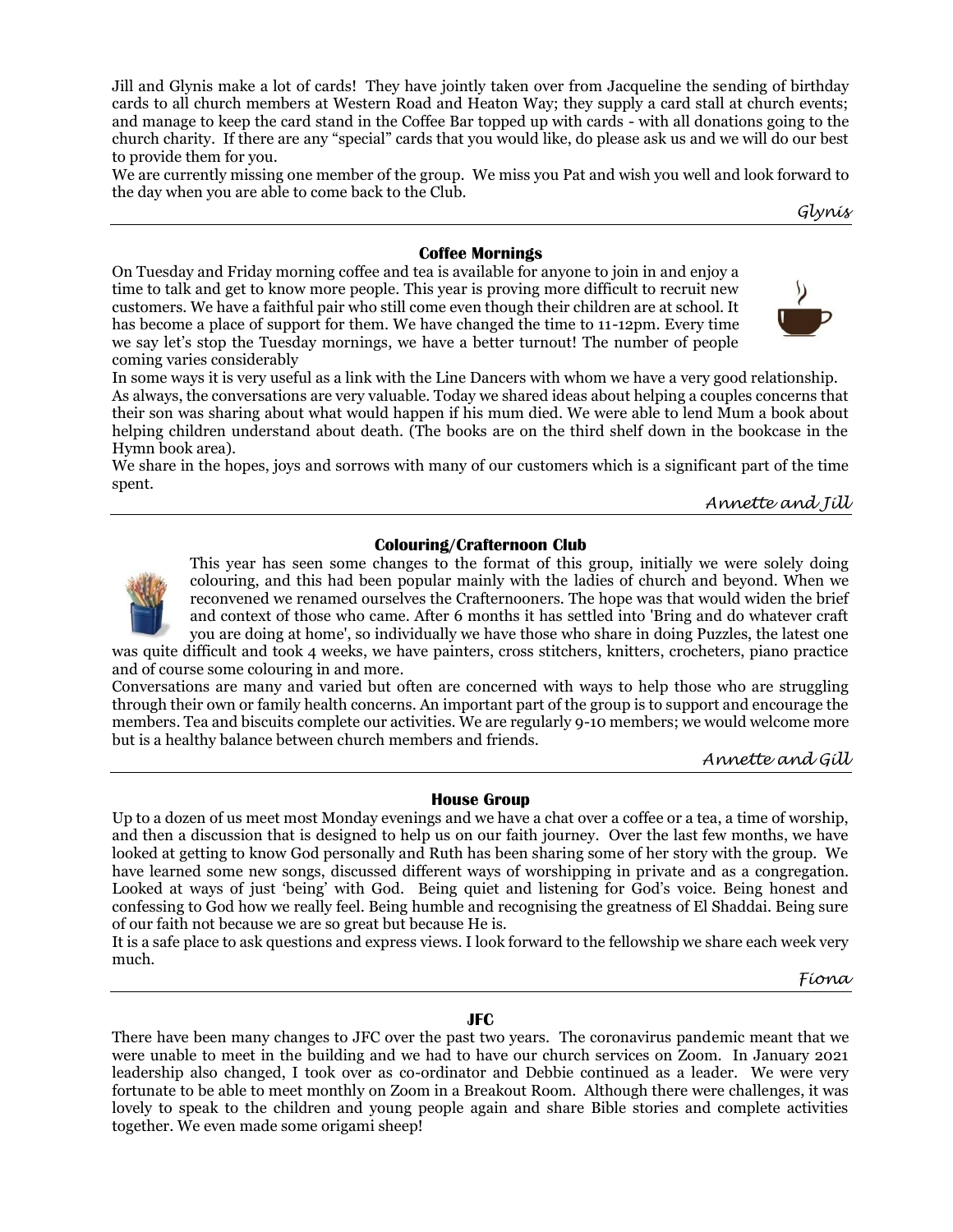In May 2021, we were able to return to face-to-face meetings. Even though we had to make lots of changes, such as meeting upstairs in the big hall, social distancing, many cleaning procedures, using individual resources, keeping the windows open, all the children and young people adapted extremely well to the changes.

We have around fifteen children and young people and although they all don't always attend on a regular basis it's so lovely to see them when they do. Our ages range from three to nineteen and we are so lucky that some of our teenagers have agreed to help on the rota to look after the younger children. We now have two leaders and seven helpers on our rota, which is a fantastic achievement, and we are grateful for all their help. We aim to make our sessions, fun, friendly and as well as following what is in the Roots programme every week, we try to promote values such as love, honesty, courage and kindness.

In September, Ruth joined us to take a group with our young people once a month. They are enjoying exploring the topic of Friendship.

April 2022 has been a busy month for us, our group worked on a piece of Artwork for the Easter Art for Everyone Exhibition in Romford. They also took part in the Easter service. It was lovely to see so many of our children and young people reading and serving communion.

It is fantastic to give our children and young people the opportunity to feel a valued part of the wider church *and to learn about God in a way that is relevant to them.*

*Lorraine and the JFC Team*

#### **Music Group**

The Music Group at Western Road was formed during July 2014. We play on the first Sunday of the month and at other times when requested. At any stretch of the imagination, we

are a mixed bunch coming from diverse musical backgrounds. But what we have in common is enthusiasm which I hope comes across when we accompany the Hymns normally for Sunday's 10.00am worship at Western Road. At the moment there are six or seven of us depending on other commitments. It would be wonderful if others could join us. Plenty of help will be given to beginners and to those that might feel apprehensive. Why not come and join us? We usually rehearse for just an hour one Sunday a month at 3pm.

*Annette*

#### **The Retired Gentlmen's Club**

The Gentlemen's Club here at Western Road U.R.C. was founded nearly 20 years ago and was initially started by Tom Hollinrake along with Harry Berry.

Apparently, the husbands of the wives attending the Women's Guild got together and suggested they start a club of their own, which still continues to meet at 2.00 p.m. on a Tuesday afternoon.

At the start of this gentlemen's club the games on offer were Cribbage, Draughts, and Cards.

Then it was decided to be more adventurous and developed into the availability of Indoor Bowls, and Snooker.

Snooker was always refereed by Alan Davis who was a keen snooker fan.

Historically we used to take our ladies out for a Christmas meal. This stopped during the Coronavirus pandemic.

We have recently reached out to the "Dementia Community, via Havering's Hub in North Street. We have now been joined by Jack accompanied by his Grandson and also one other gentleman. Both Dementia sufferers

We normally play board games such as Rummikub or Tri Dominoes then chat about world events over Tea and Biscuits provided by the ladies of Trinovante. (It has recently been suggested that we also start playing Cribbage)

The Coronavirus stopped our meetings for 18 months but this year we have started meeting again.

We are always happy to welcome new gentlemen to the group.

*Alec and Trevor*

## **Toddler Group**

Toddler group re-opened its doors in September 2021, following the covid guidelines to ensure the safety of our families. We continue to run every Monday during school term time from 1pm until 2.30pm. I'm pleased to report that our numbers have risen, and we now have an average of 6 families attending each session. It is amazing to watch the babies, toddlers and Mums blossom after being isolated for such a long time and we hope and pray that as confidence



returns following the COVID restrictions more families will find us! The group is open to all children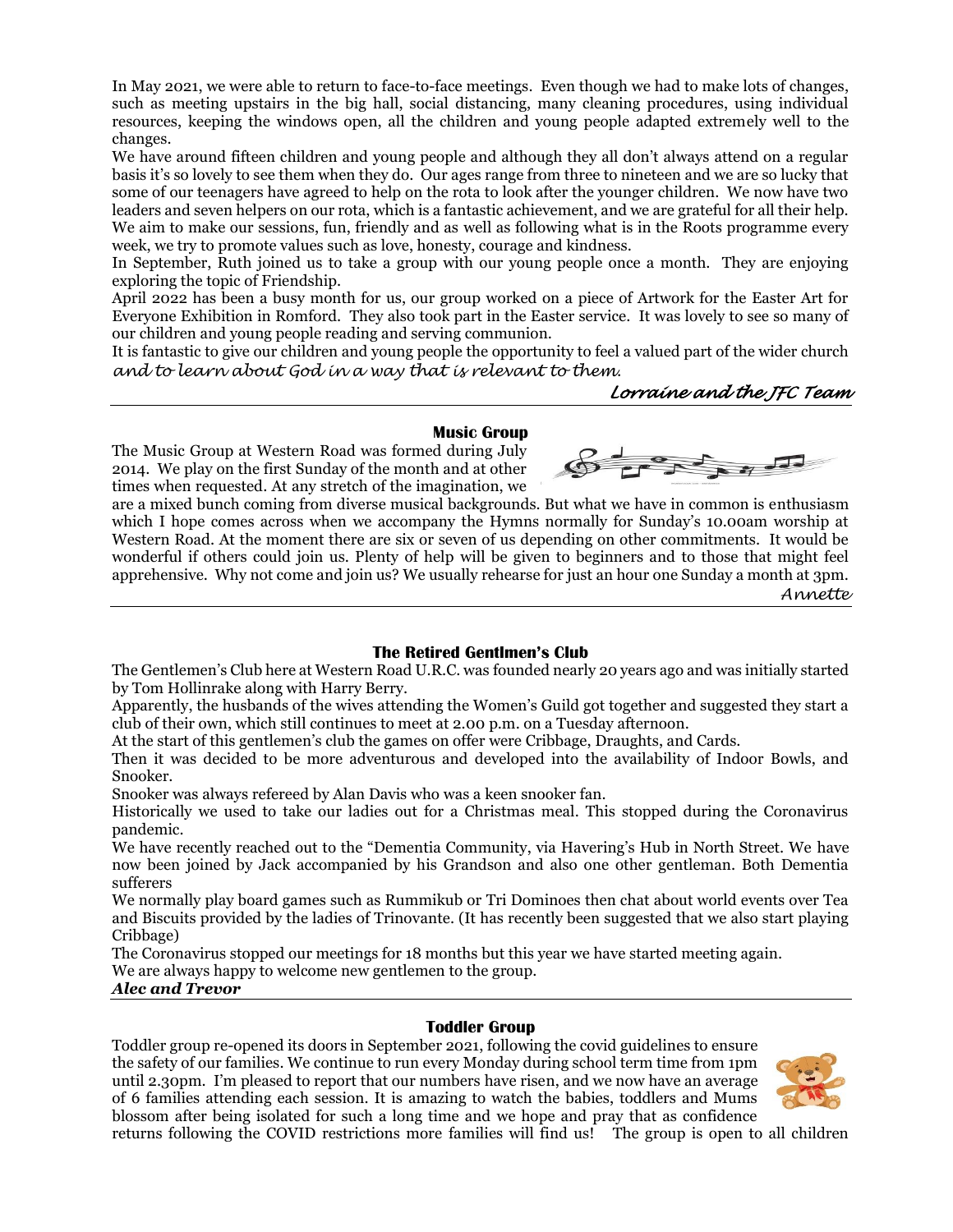between the ages of 0 – 4 years and our aim is to provide a safe, stimulating environment for the children to develop and play. This also provides an opportunity for the mums/carers to meet up and make new friends. We advertise on Havering Council's website, Netmums.com, the church notice board and by recommendation.

The cost is £1.50 per session per family, which includes a cup of tea/coffee and a biscuit. The rent is calculated at 20p per family attending the group each week. The Playgroup staff help us to set up each Monday and Lyn and Jean are kindly on hand to make the drinks for us.

We provide the families with support and advice when needed and issue a newsletter each term informing the families of any Church activities, such as special seasonal services, church events and any dates when we will be closed.

*Joanne and Zena*

### **Trinovante**

Since our re-opening in September 2021, we have been building up our numbers again. They are now almost at pre- covid levels. Some members retired but these have been replaced with some very enthusiastic new ladies. At the moment we regularly attract between  $20 - 25$  members every Tuesday afternoon. Our revised time of 1.30 -3.30pm has really encouraged friendships to be made.

We have had numerous visiting speakers. The most memorable to- date was a Keep fit Instructor whose instructions were accompanied by up- beat music! We also had other speakers, among these was a very informative lady - A Pearly Queen from Deptford. The charitable work that organization does for the poor of London is quite something. Often our friends from Church come and entertain us. We have made cards, listened to talks and generally enjoyed ourselves.

We have our first Coach Outing planned since returning and this will be taking place in July.

A varied program of events has been planned for the coming year and hopefully we can continue to flourish with our ethos of Friendship, Fellowship and Fun.

*Annette*

## **Western Road Ladies**

Western Road Ladies meet once a month usually second Thursday in the month at 7.30pm. We have been meeting now for about 3 years. It is an assortment of ladies of all ages and sizes most are from the church, but a few friends come along also which is good. We have been missing Pat as she can't join us at the minute but hopefully once she is well, she will be able to join us again.

During lockdown we did meet on zoom doing quizzes, games, craft and even cooking. It wasn't quite the same plus you had to make your own tea and cake because that is a very important part of our meetings. There is always tea and cake. As soon as we could meet up, we met in the garden of the church.

From September we have been meeting in the church each month. We have had a Harvest supper and learned about harvest, a Christmas craft, Christmas party, meal out, games evening and a book night. In the next few months, we are visiting the cinema, a craft evening, walk in the park with a treasure hunt and a tea party in the garden. Looking at it lots of our activities involve food but we all seem to enjoy that.

We are also organising the Christmas Tree Festival and Christmas Market which will be held in the church on the weekend of 19th/20th November. Please put that date in your diary and try and support us.

Everyone is very welcome whatever age we have go from 20's up to 80's. So come along and bring any ideas as we are always open for new activities to try. Looking forward to seeing some new faces.

*Christine Grant*



Don't judge each day by the harvest you reap but by the seeds that you plant.

[Robert Louis Stevenson](https://www.brainyquote.com/authors/robert-louis-stevenson-quotes)

The only way to discover the limits of the possible is to go beyond them into the impossible.

[Arthur C. Clarke](https://www.brainyquote.com/authors/arthur-c-clarke-quotes)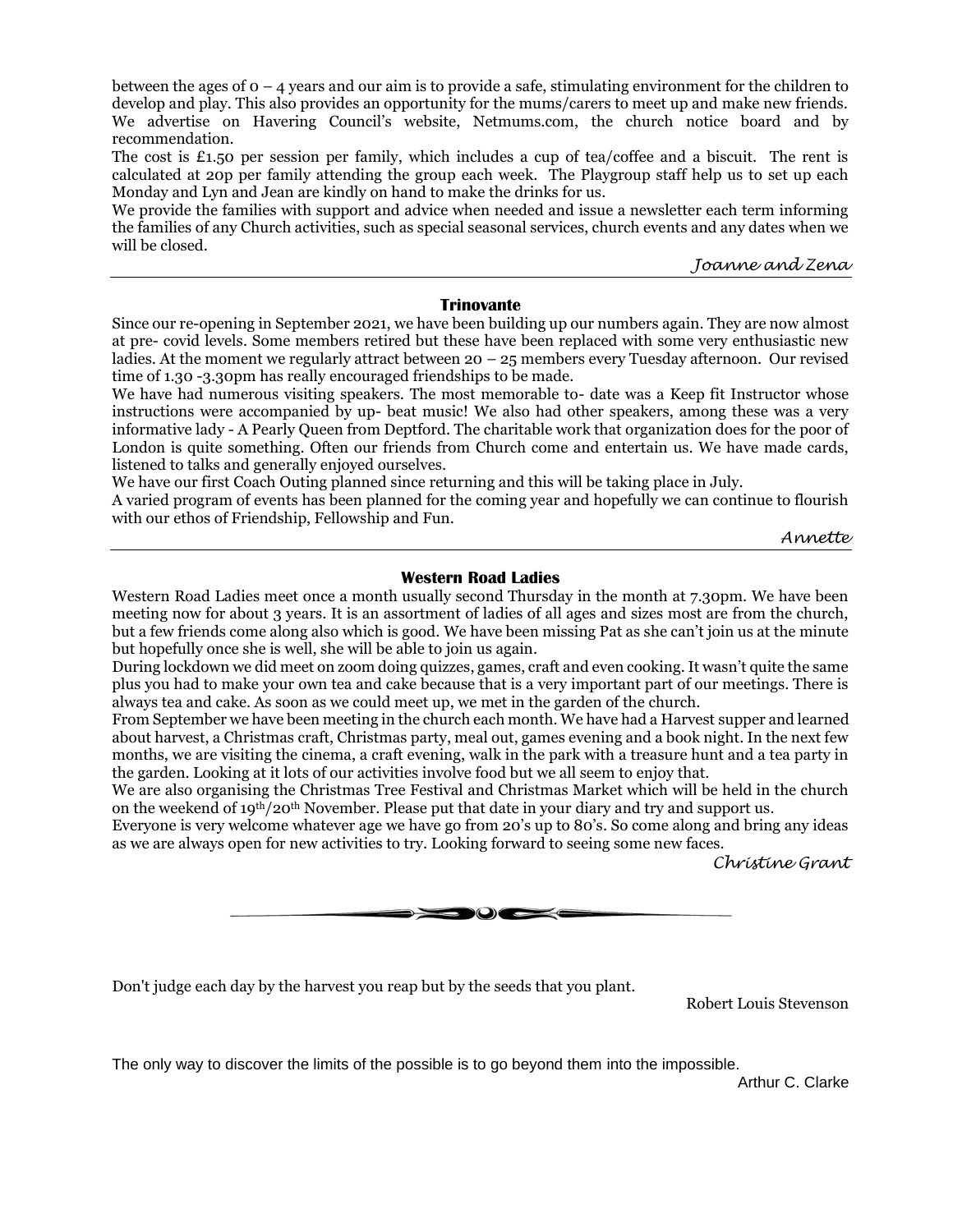## **Terence Glyndwr Brennan1935 - 2022**



Terence Glyndwr Brennan was born on 28th November 1935 in Maesteg – a town in South Wales of approx. 30,000 people. The main occupations were coal mining and working in Port Talbot Steel Works. He lived in a simple two up, two down terrace houses. His brother Howell was born approx. 18 months after hm. There were no more additions to the family, except for stray dogs that Glyn insisted wanted to share his home - so his mother said.

Glyn was a sickly child, who spent most of his time outdoors. Most of each day was spent playing cricket or football or going for long walks with his dad William. They used to keep the neighbours well stocked with mushrooms, blackberries and wimberries.

He did well at school and progressed to the Grammar School together with his cousin Nesta. He took part in all sports and excelled in them all. He played for Nant-y-ffyllon, a local rugby team. He already showed leadership qualities – arranging fixtures & choosing teams.

Only noticeable bad time as he grew up was having to have a mastoid operation when he was a teenager. This left him deaf in the left ear. He remained deaf in that ear until about 10 years ago when modern technology allowed him to have use of his left ear again.

Because of his deafness he was unable to do National Service. He spent 2 years in Margam Steel Works as a student engineer, before he started a physical education training course at Trinity College, Carmarthen.

*This is an extract from Glyn's diary*: From September 1955 to July 1957 Glyn was a student at Trinity College. I was the first in my family to decide on teaching as a career. Towards the end of my college days, I began to scan the Times Educational Supplement to find a post. One morning at breakfast it was announced that representatives from Essex will be in college that day to meet any students who may be thinking of teaching in Essex. I had been to Southend during the Easter period for a Rugby Festival and thought that it might be a good area to start in. Along with two friends I went to meet the Essex recruitment officers. They asked me which part of the County we were interested in, but when I mentioned Southend, they explained that Southend made their own appointments, as they were an excepted borough. We huddled together and thought about other Essex towns. We agreed we would ask about one of the Fords, Chelmsford, Romford or Ilford. After further deliberation, we agreed that Ilford looked too near to London, Chelmsford too far away so we descended upon Romford. Within a week we were each allocated schools. Malcolm Barbero got Crownfields a newly opened Primary School. Derek Footman got Chase Cross (now Bower) and I got Pettits Secondary Boys School. Soon a letter arrived from Mr. J.E. Gover explaining that I would be doing General Subject teaching with some specialisation in Physical Education.

I was contacted by the Romford Education Committee with a list of potential lodgings. I settled on Mrs. Fox who lived in Poplar Street, a pensioner who now lived alone. Mrs. Fox gave me bed, breakfast and evening meal and she kindly did my washing for me. When I first arrived, she asked me where I would be teaching and when I told her she became quite concerned and told me that it was a very rough school and hoped that I would be able to cope.

He goes on to describe his first days at Pettits with 44 boys in his first class. Pettits Boys School became Pettits Mixed, then much later Marshalls Park when it combined with Romford Technical School. He stayed loyal to his first school and stayed there for 40 years.

When Glyn came to Romford, Essex was crying out for teachers. Every school in the borough had Welsh teachers. On Friday nights it became a meeting time for the Welsh. At first, they met in the King's Head an old coaching Inn where Littlewoods used to be in Romford, then it became a sports night. They met at Quarles School to play badminton, then Forest Lodge when it was built where they played badminton & went swimming. It was at these social gatherings that Glyn met Ann.

Ann & Glyn moved into High Trees, an education owned flat in Gidea Park in the grounds of the Royal Liberty School, on the day Ann came out of hospital carrying their first-born child Kevin. They enjoyed being there, but when Ceri arrived on Kevin's 2nd birthday, it was time to look for a house of their own. Several months later, local gossip informed them that a house near Crownfield School, where Ann had been teaching, was up for sale because a family had split up. They scraped together a mortgage, moved in, and have been there ever since.

Glyn was thrilled with his job – his words. He enjoyed teaching all sports. There were fixtures arranged for after school on weekdays and matches every Saturday with training at other times. Glyn was proud of his teams. There is a fixture card outside of a season's football team. At the back he has proudly written **Played**